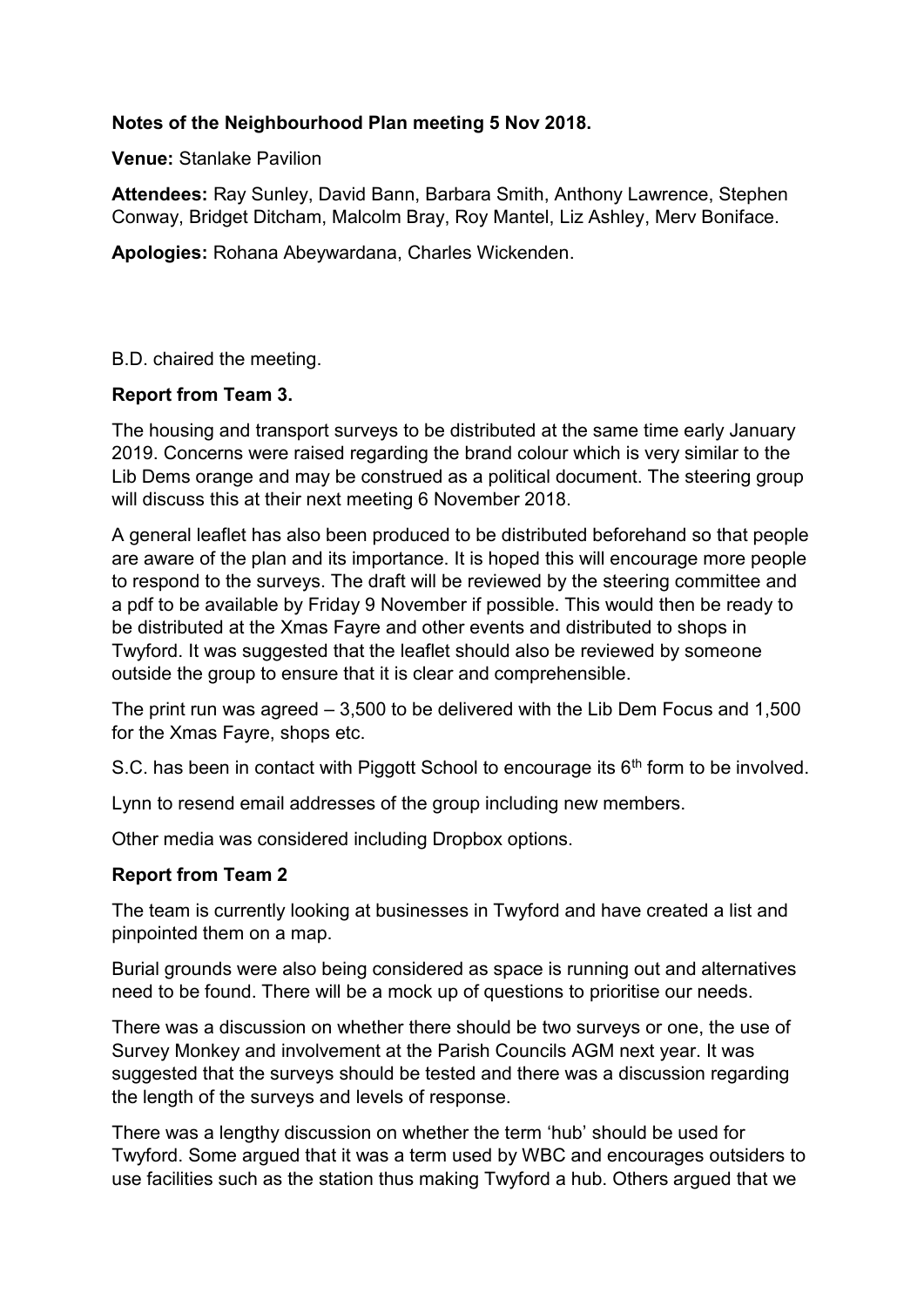will be affected by developments such as housing outside the parish which will have an impact on the village so making us a hub. Suggestions for new terminology included a local community hub or core hub.

## **Report from Team 1**

The team wants to ask WBC about data they hold on Twyford, for instance the number of subsidies, bus passes and surveys on rail and road. There is information on car parks but this is dated. Team 2 also require information from Wokingham such as bus connections and health services, though it was pointed out and duly noted that Berkshire Health Care were a better source of data regarding health services.

It was suggested that a mix of housing and business opportunities should be available in Twyford. As more people are working from home it may be more appropriate in the long term to think of business parks which can provide office facilities to those who work from home.

R.M. gave a report on his meeting with WBC. There is a £9,000 subsidy available for the Neighbourhood Plan but it is better to use after March 2019 otherwise we would have to use up all the money by March 2019 if we started spending the money now.

Other parishes are also working on a Neighbourhood Plan including Barkham and parts of Maidenhead. Shinfield have completed theirs.

WBC offered to comment on the draft of the plan.

Although the Local Plan is delayed we should go ahead with our plan and take into consideration that the Local Plan may reveal issues we have not considered.

Four sites were considered in Twyford but one was rejected. We can manage these sites but the proposed 3,500 dwellings in Ruscombe will have a severe impact. However other sites must be considered before Green Belt land can be used for development. There was a discussion on whether the Plan was in the public domain and it was thought to be on the Campaign for the Protection of Rural Wokingham website. Steering meeting to check.

WBC are holding a meeting at Loddon Hall 10 January 2019 between 7pm – 9pm where they will present their local plan. It is important that people attend this public so that they are aware of Wokingham's future plans for the area including Twyford.

A question was asked whether we are dealing with pollutants and Team 1 are addressing this.

R.S. gave a report on his draft of the transport survey. There are five parts to consider: